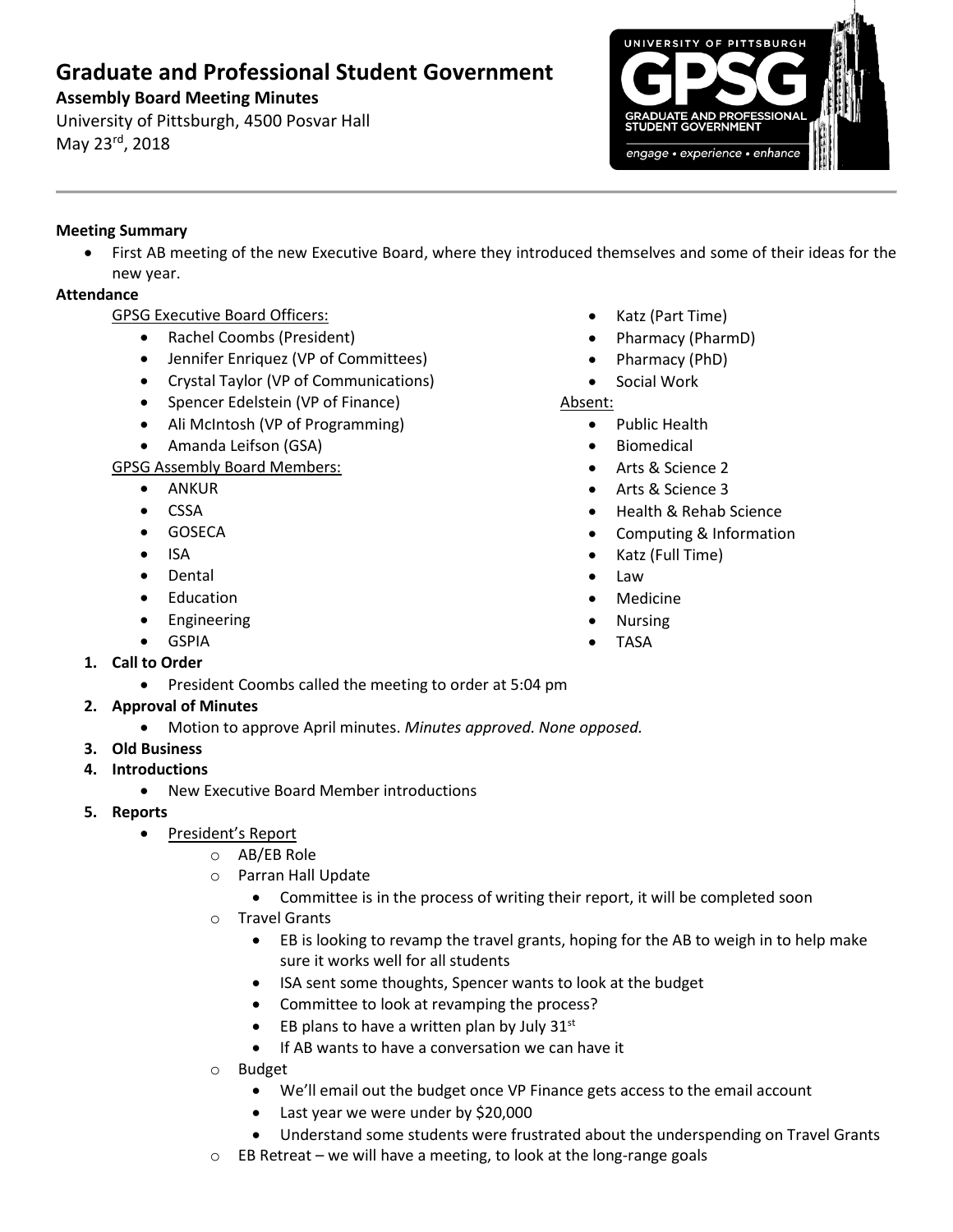- o Unionization
	- Students have submitted their cards; next step would be to allow students to move forward with the vote
	- University has spent 4 million dollars to retain the law firm that helped Penn State
	- According to Dr. Urban/University Senate, the university has a case to say that graduate students can be seen as only students and what we do is for our own scholastic improvement
	- Creating a special committee about union information, we have never had a vote as the AB; we should have someone following the conversation to bring back information to the AB
	- About the committee not representing a particular position, just be clear that it is a messenger/informational benefit
	- It is important to communicate to students that the GPSG is not taking a stand on the issue
	- Questions to address in the future
		- a. Should we have a similar vote on the AB level to whether the GPSG will support the union effort?
		- b. How do we take into account the different types of students? (professional v. students)
	- Three goals of the GPSG:
		- a. Focus more on the conversation about whether or not we let the students get a vote, not whether or not about unionization;
		- b. Focusing on what the university is doing against the union and that vote
		- c. Information
	- The representatives are representing the students of their schools, it would be helpful if the representatives had some indication about what the students in their schools want
	- Students don't know what is going on, maybe have the information committee first, and be able to provide more information
	- *This conversation is bringing up a lot of graduate student issues, so regardless of if we get to unionize or not, we have a lot of momentum to discuss these issues with the administration and should capitalize that momentum*
- Committees' Report
	- o Open Committee Spots
		- Still getting orientated about what positions are open/up
		- This weekend, hope to have the number of seats open
		- If interested, email Jen to let her know before she gets ready to look for people
- Communications' Report
	- o GPSG Website
		- The previous AB had discussed about how to make it more interactive
		- Before we advertised only GPSG events, but we want to represent the 14 schools and help everyone stay in the loop
		- Networking opportunity
		- Creating a separate tab, submitting separate events
		- Want to make sure that we don't become controversial, so having a form where you can apply to have your event advertised
		- Desires to reach out (especially for international students) and want to connect across schools
- Finance's Report
	- o No report, need access to email account
		- Email budget at a later date
	- o Intends to look at the travel grant process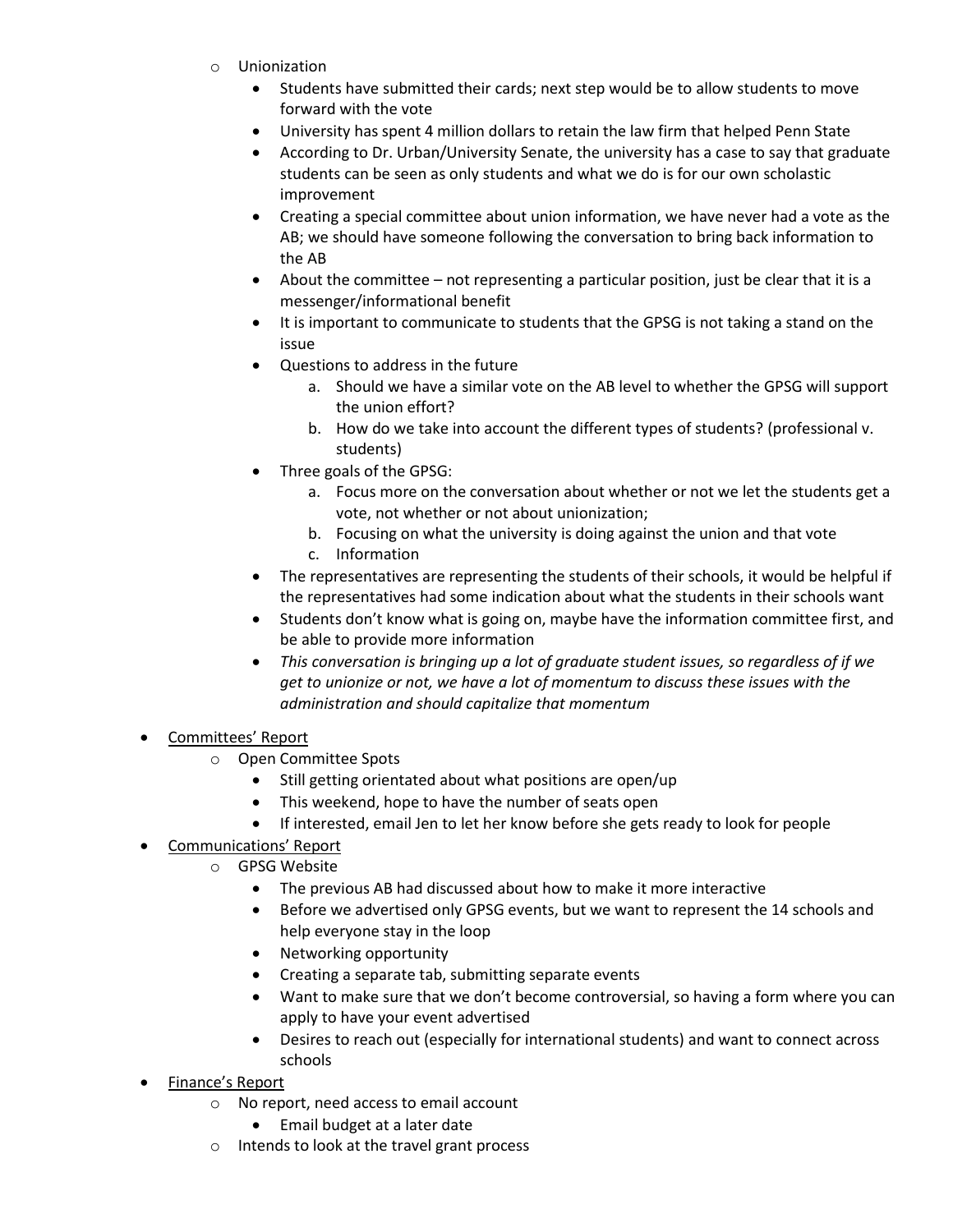- Programming's Report
	- o No report
- Executive Administrator's Report
	- o Activity Pass
		- Conference Room Reservations
		- Cultural Group Offices
- Assembly Board Member Reports
	- o *Arts & Sciences*
		- A&S GSO committee for Diversity and Inclusion, about to send out their Inclusion Survey; be on the lookout for the survey
	- o *Biomedical*
		- No report
	- o *Dental Medicine*
		- No report
	- o *Education*
		- No report
	- o *Engineering*
		- Looking forward to work & networking with other schools
	- o *GSPIA*
		- No report
	- o *School of Computing & Information*
		- No report
	- o *Katz (Full Time)*
		- No report
	- o *Katz (Part Time)*
		- No report
	- o *Law*
		- No report
	- o *Medicine*
		- No report
	- o *Nursing* 
		- No report
	- o *Pharmacy (PharmD)*
		- No report
	- o *Pharmacy (PhD)*
		- No report
	- o *Public Health*
		- No report
	- o *School of Health & Rehabilitation Sciences*
		- No report
	- o *Social Work*
		- No report
	- o *ANKUR* 
		- No report
	- o *CSSA* 
		- No report
	- o *ISA* 
		- No report
	- o *GOSECA*
		- No report
	- o *TASA*
		- No report